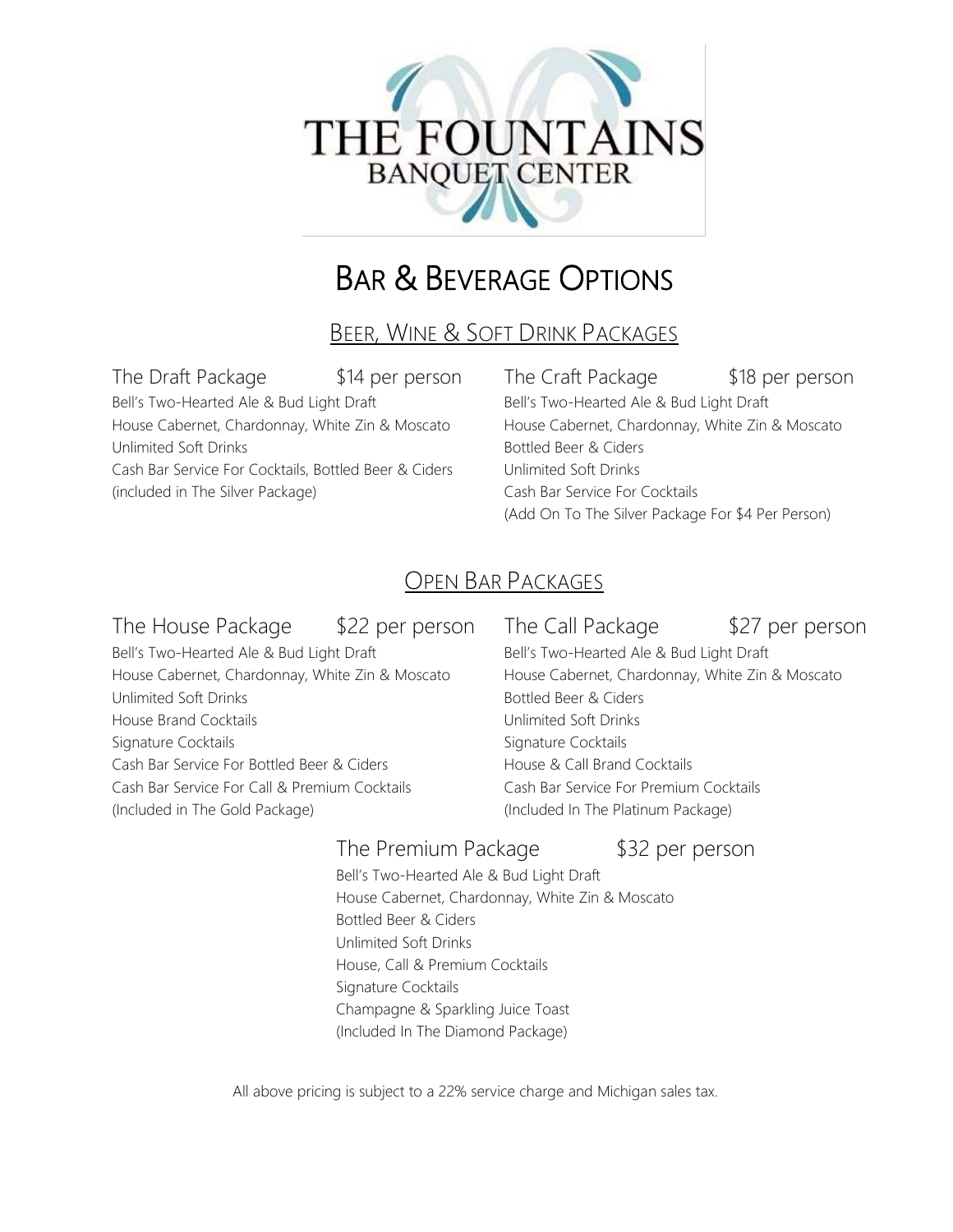

# BAR & BEVERAGE OPTIONS

# CASH BAR

## Cash Bar Fee: \$100

#### Includes:

- 5 Hours of Bartending Service
- Unlimited Soft Drinks
- An attractive assortment of beverages available for your guests to purchase
	- Draft & Bottled Beers: Domestic, Imported & Craft
	- Red, White & Blush Wines
	- Hard Ciders
	- House, Call & Premium Brand Spirits
	- Signature Cocktails
- Tab Options

Individual: Your guests can run their own tabs.

Group: The event host can run a tab for a specified group, i.e. bride & groom, wedding party or any combination of guests. Group tabs can be pre-paid, paid at the conclusion of the event or deducted from your security deposit.

## ADDITIONAL BEVERAGES

| Coffee & Tea Service                                                                                                 | Hot Cocoa Bar                                                                                                                 |
|----------------------------------------------------------------------------------------------------------------------|-------------------------------------------------------------------------------------------------------------------------------|
| Station Of Regular, Decaf, Iced & Hot Tea                                                                            | Whipped Cream, Marshmallows & Sprinkles                                                                                       |
| Included With Every Event                                                                                            | \$2 per person                                                                                                                |
| Hot Caramel Apple Cider<br>Homemade & Decadent, The Perfect Fall Treat<br>\$2 per person                             | Punch Bowl<br>Sparkling Strawberry, Our Secret Recipe<br>\$75 per 3 gallon bowl                                               |
| Champagne Toast<br>Verdi Spumante or Sparkling Grape Juice<br>Poured For Each Guest At Their Table<br>\$3 per person | Champagne Wall<br>A Showstopping Wall Of Sparkling Juice Flutes<br>Displayed For Your Guests As They Arrive<br>\$3 per person |
|                                                                                                                      | المستحد المجاري والمناط والمستحدث والمستحدث والمتحدث والمتحار والمتحارب والمتحدث والمستحدث والمستحدث                          |

 $\sim$  All above pricing is subject to a 22% service charge and Michigan sales tax.  $\sim$